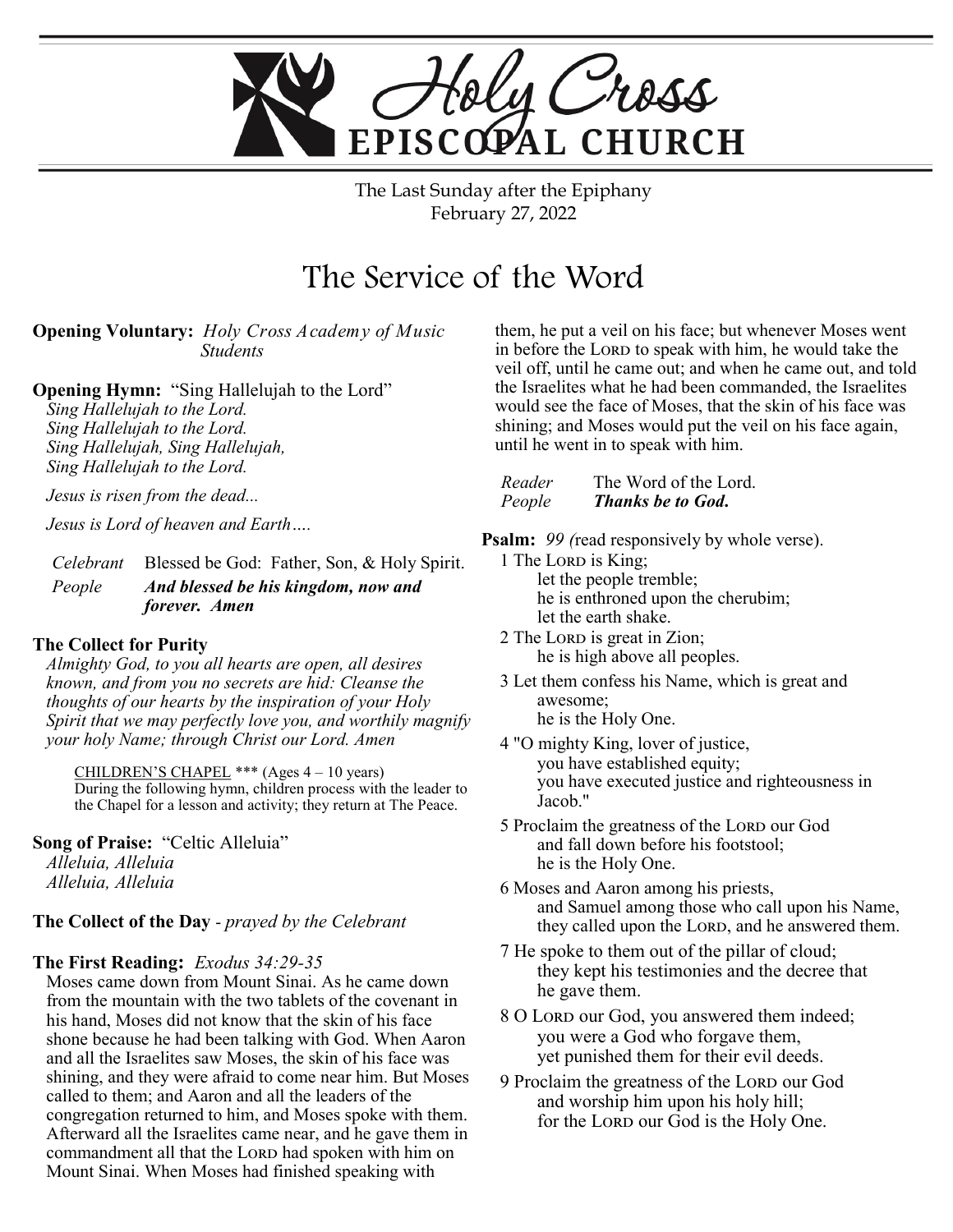**Sequence Hymn:** "We Are Standing on Holy Ground" *We are standing on holy ground. And I know that there are angels all around. Let us praise Jesus now. We are standing in His presence on holy ground.*

#### **The Gospel Reading**: *Luke 9:28-36*

*Reader* The Holy Gospel of our Lord Jesus Christ according to Luke. *People Glory to you Lord Christ***.**

Jesus took with him Peter and John and James, and went up on the mountain to pray. And while he was praying, the appearance of his face changed, and his clothes became dazzling white. Suddenly they saw two men, Moses and Elijah, talking to him. They appeared in glory and were speaking of his departure, which he was about to accomplish at Jerusalem. Now Peter and his companions were weighed down with sleep; but since they had stayed awake, they saw his glory and the two men who stood with him. Just as they were leaving him, Peter said to Jesus, "Master, it is good for us to be here; let us make three dwellings, one for you, one for Moses, and one for Elijah"- not knowing what he said. While he was saying this, a cloud came and overshadowed them; and they were terrified as they entered the cloud. Then from the cloud came a voice that said, "This is my Son, my Chosen; listen to him!" When the voice had spoken, Jesus was found alone. And they kept silent and in those days told no one any of the things they had seen.

| Reader | The Gospel of the Lord.           |
|--------|-----------------------------------|
| People | <b>Praise to you Lord Christ.</b> |

**Sermon** "Digging Deeper" *The Rev. Roger Hungerford*

#### **The Nicene Creed** (p. 358 BCP)

We believe in one God, the Father, the Almighty, maker of heaven and earth, of all that is, seen and unseen. We believe in one Lord, Jesus Christ, the only Son of God, eternally begotten of the Father, God from God, Light from Light, true God from true God, begotten, not made, of one Being with the Father. Through him all things were made. For us and for our salvation he came down from heaven: by the power of the Holy Spirit he became incarnate from the Virgin Mary, and was made man. For our sake he was crucified under Pontius Pilate; he suffered death and was buried. On the third day he rose again in accordance with the Scriptures; he ascended into heaven and is seated at the right hand of the Father. He will come again in glory to judge the living and the dead, and his kingdom will have no end. We believe in the Holy Spirit, the Lord, the giver of life, who proceeds from the Father and the Son.

With the Father and the Son he is worshiped & glorified. He has spoken through the Prophets. We believe in one holy catholic<sup>\*</sup> and apostolic Church. We acknowledge one baptism for the forgiveness of sins. We look for the resurrection of the dead, and the life of the world to come. *Amen.*

(\*"catholic" means universal)

#### **Prayers of the People**

Father, we pray for your holy catholic\* Church; *That we all may be one.*

Grant that every member of the Church may truly and humbly serve you; *That your Name may be glorified by all people.*

We pray for all bishops, priests, and deacons; *That they may be faithful ministers of your Word and Sacraments.*

We pray for all who govern and hold authority in the nations of the world; *That there may be justice and peace on the earth.*

Give us grace to do your will in all that we undertake; *That our works may find favor in your sight.*

Have compassion on those who suffer from any grief or trouble; *That they may be delivered from their distress.*

Give to the departed eternal rest; *Let light perpetual shine upon them.*

We praise you for your saints who have entered into joy; *May we also come to share in your heavenly kingdom.*

Let us pray for our own needs and those of others. *Silence*

## **The Confession** (p. 360 BCP)

Most merciful God, we confess that we have sinned against you in thought, word, and deed, by what we have done, and by what we have left undone. We have not loved you with our whole heart; we have not loved our neighbors as ourselves. We are truly sorry and we humbly repent. For the sake of your Son Jesus Christ, have mercy on us and forgive us; that we may delight in your will, and walk in your ways, to the glory of your Name. *Amen*.

**The Peace:** Welcome & Announcements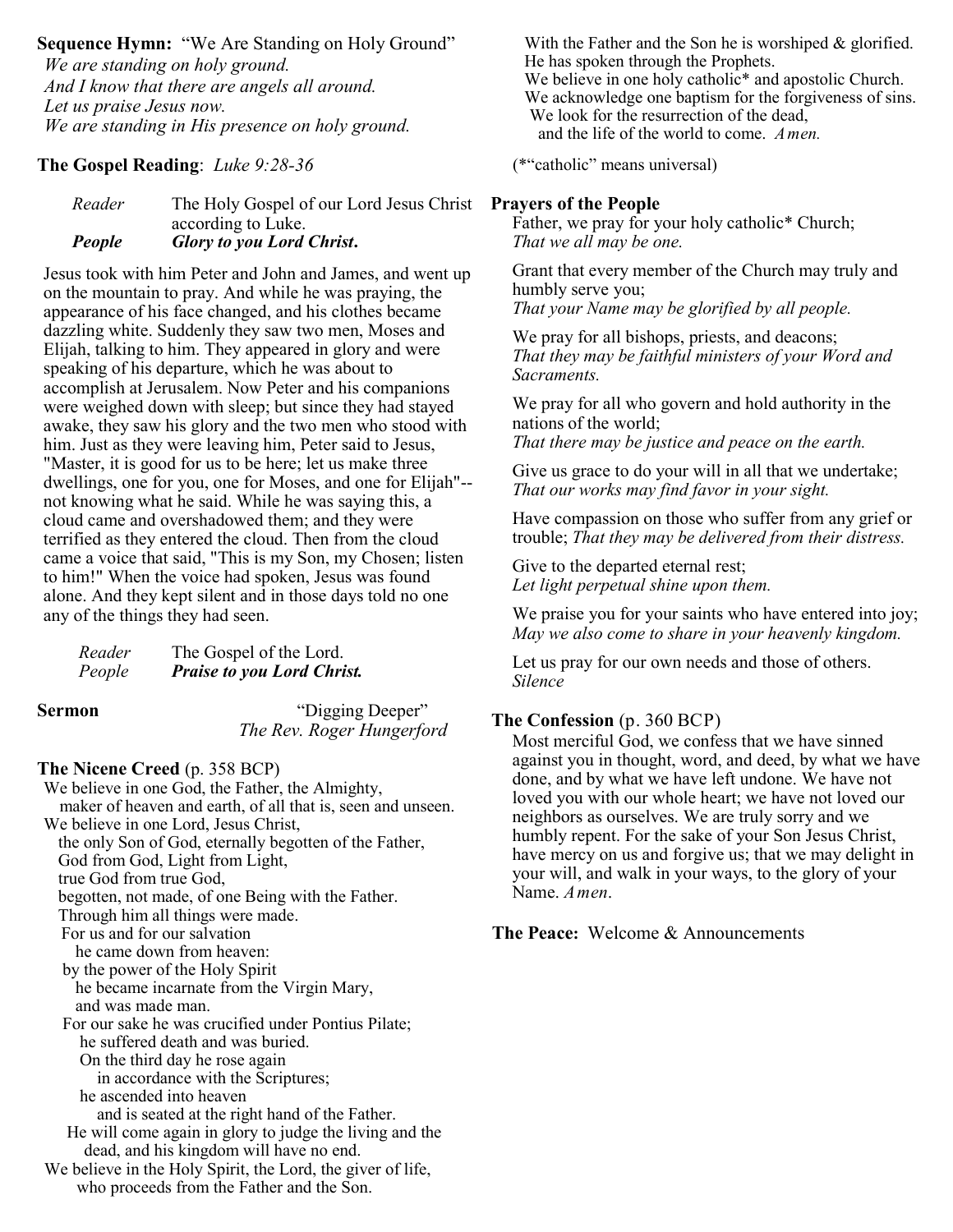# + The Holy Communion

This portion of the service begins on p. 367 in the BCP however, you are encouraged to give your attention to the altar.

*The Communion. All baptized Christians are invited and welcome to receive Communion. Anyone who does not wish to receive communion is invited to kneel at the rail, cross their arms over their chest, and receive a blessing. If you would like the clergy to bring communion to someone in the pews, please notify the ushers at the door of the church.* 

#### **Offertory:** "Hallelujah": Cohen *Noah Klauss (cello) Brenan Woody (guitar) Sam Klauss (piano)*

#### **The Doxology 380:** (v. 3)

*Praise God, from whom all blessings flow; praise him, all creatures here below; praise him above, ye heavenly host: praise Father, Son, and Holy Ghost. Amen.*

## **The Great Thanksgiving** (p. 367 BCP)

| Celebrant | The Lord be with you.                      |
|-----------|--------------------------------------------|
| People    | And also with you.                         |
| Celebrant | Lift up your hearts.                       |
| People    | We lift them to the Lord.                  |
| Celebrant | Let us give thanks to the Lord.            |
| People    | It is right to give him thanks and praise. |

#### **Sanctus: S129**

*Holy, Holy, Holy Lord, God of power and might, heaven and earth are full of your glory. Hosanna in the highest. Blessed is he who comes in the name of the Lord. Hosanna in the highest.* 

*Celebrant* Therefore, according to his command, O Father. *People We remember his death. We proclaim his resurrection, We await his coming in glory.*

## **Communion Hymn:** "Alleluia, Alleluia"

*Alleluia, Alleluia, Alleluia, Alleluia, Alleluia, Alleluia, Alleluia, Alleluia, He's my Savior… How I love Him...*

## **Communion Hymn:** "Raise a Hallelujah"

*I raise a hallelujah, in the presence of my enemies I raise a hallelujah, louder than the unbelief I raise a hallelujah, my weapon is a melody I raise a hallelujah, heaven comes to fight for me*

#### *Chorus:*

*I'm gonna sing, in the middle of the storm Louder and louder, you're gonna hear my praises roar Up from the ashes, hope will arise Death is defeated, the King is alive!*

*I raise a hallelujah, with everything inside of me I raise a hallelujah, I will watch the darkness flee I raise a hallelujah, in the middle of the mystery I raise a hallelujah, fear you lost your hold on me! (Chorus)*

#### *Bridge:*

*Sing a little louder (Sing a little louder) Sing a little louder (In the presence of my enemies) Sing a little louder (Louder than the unbelief) Sing a little louder (My weapon is a melody) Sing a little louder (Heaven comes to fight for me)* 

#### **Communion Hymn:** "Way Maker"

*You are here, moving in our midst I worship You . I worship You You are here, working in this place I worship You . I worship You You are here, moving in our midst I worship You . I worship You You are here, working in this place I worship You . I worship You*

#### *Chorus:*

*(You are) Way maker, miracle worker, Promise keeper Light in the darkness My God, that is who You are*

*You are here, touching every heart I worship You . I worship You You are here, healing every heart I worship You . I worship You You are here, oh, turning lives around I worship You . I worship You You are here, and You are mending every heart I worship You, yeah . I worship You (Chorus)*

## **Post Communion Prayer** (p. 366 BCP)

Almighty and everliving God, we thank you for feeding us with the spiritual food of the most precious Body and Blood of your Son our Savior Jesus Christ; And for assuring us in these holy mysteries that we are living members of the Body of your Son, and heirs of your eternal kingdom. And now, Father, send us out to do the work you have given us to do, to love and serve you as faithful witnesses of Christ our Lord. To him, to you, and to the Holy Spirit, be honor and glory, now and for ever. *Amen.*

## **The Blessing**

**Closing Hymn 177:** "Give Thanks to the Risen Lord"